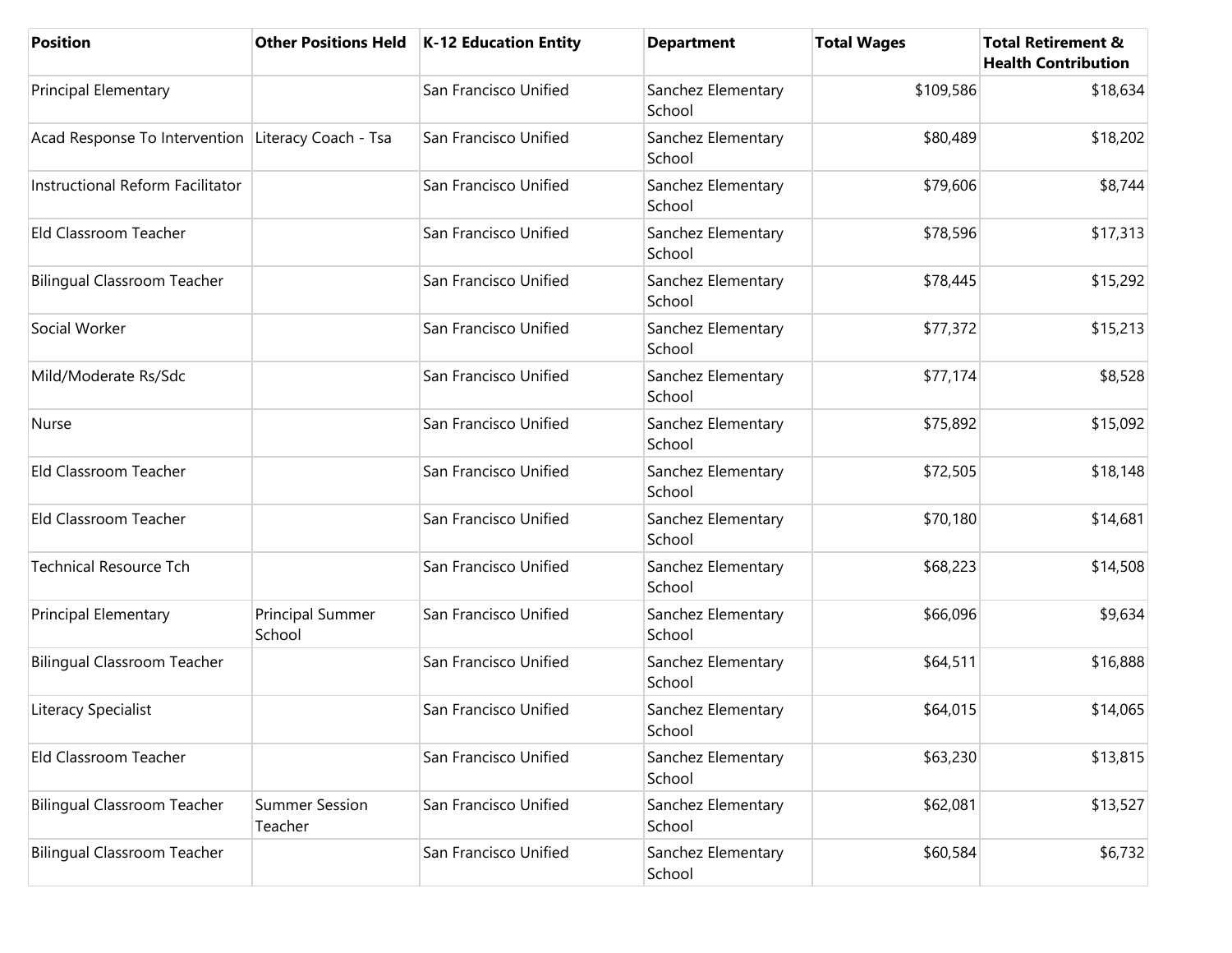| <b>Bilingual Classroom Teacher</b>  |                                                                                                          | San Francisco Unified | Sanchez Elementary<br>School | \$59,380 | \$13,438 |
|-------------------------------------|----------------------------------------------------------------------------------------------------------|-----------------------|------------------------------|----------|----------|
| Sped Ia Sh - All Impair             | Children Center Day-<br>To-Day Sub, Children's<br>Center Teacher 4/7,<br>Eed School Age<br>Summer Hourly | San Francisco Unified | Sanchez Elementary<br>School | \$55,078 | \$14,060 |
| Eld Classroom Teacher               |                                                                                                          | San Francisco Unified | Sanchez Elementary<br>School | \$54,926 | \$13,033 |
| <b>Bilingual Classroom Teacher</b>  |                                                                                                          | San Francisco Unified | Sanchez Elementary<br>School | \$54,819 | \$13,030 |
| Moderate/Severe Rs/Sdc              | Special Ed Extended<br>School Yr.                                                                        | San Francisco Unified | Sanchez Elementary<br>School | \$54,647 | \$13,116 |
| Custodian                           |                                                                                                          | San Francisco Unified | Sanchez Elementary<br>School | \$52,119 | \$28,431 |
| Literacy Specialist                 |                                                                                                          | San Francisco Unified | Sanchez Elementary<br>School | \$46,629 | \$9,348  |
| Clerk Typist                        |                                                                                                          | San Francisco Unified | Sanchez Elementary<br>School | \$45,793 | \$20,386 |
| Eld Classroom Teacher               |                                                                                                          | San Francisco Unified | Sanchez Elementary<br>School | \$45,730 | \$14,279 |
| Resource Teacher                    |                                                                                                          | San Francisco Unified | Sanchez Elementary<br>School | \$45,438 | \$15,602 |
| Regular Classroom Teacher           | Day-To-Day Sub                                                                                           | San Francisco Unified | Sanchez Elementary<br>School | \$43,436 | \$11,231 |
| Moderate/Severe Rs/Sdc              |                                                                                                          | San Francisco Unified | Sanchez Elementary<br>School | \$40,666 | \$8,686  |
| Com Rel Spec Attend: Spanish        |                                                                                                          | San Francisco Unified | Sanchez Elementary<br>School | \$40,430 | \$10,377 |
| Sp/Ed. la Non-Sh I: Spanish         | Instructional Aide II                                                                                    | San Francisco Unified | Sanchez Elementary<br>School | \$40,370 | \$7,740  |
| Family Liaison - Spanish            | Family Liaison -<br>Spanish                                                                              | San Francisco Unified | Sanchez Elementary<br>School | \$38,418 | \$2,776  |
| Sped Ia Sh - All Impair             | Sped Ia Sh - All Impair                                                                                  | San Francisco Unified | Sanchez Elementary<br>School | \$28,969 | \$7,788  |
| Specialized Phys Health Care<br>Pro | Sped Ia Sh - All Impair                                                                                  | San Francisco Unified | Sanchez Elementary<br>School | \$28,767 | \$11,285 |